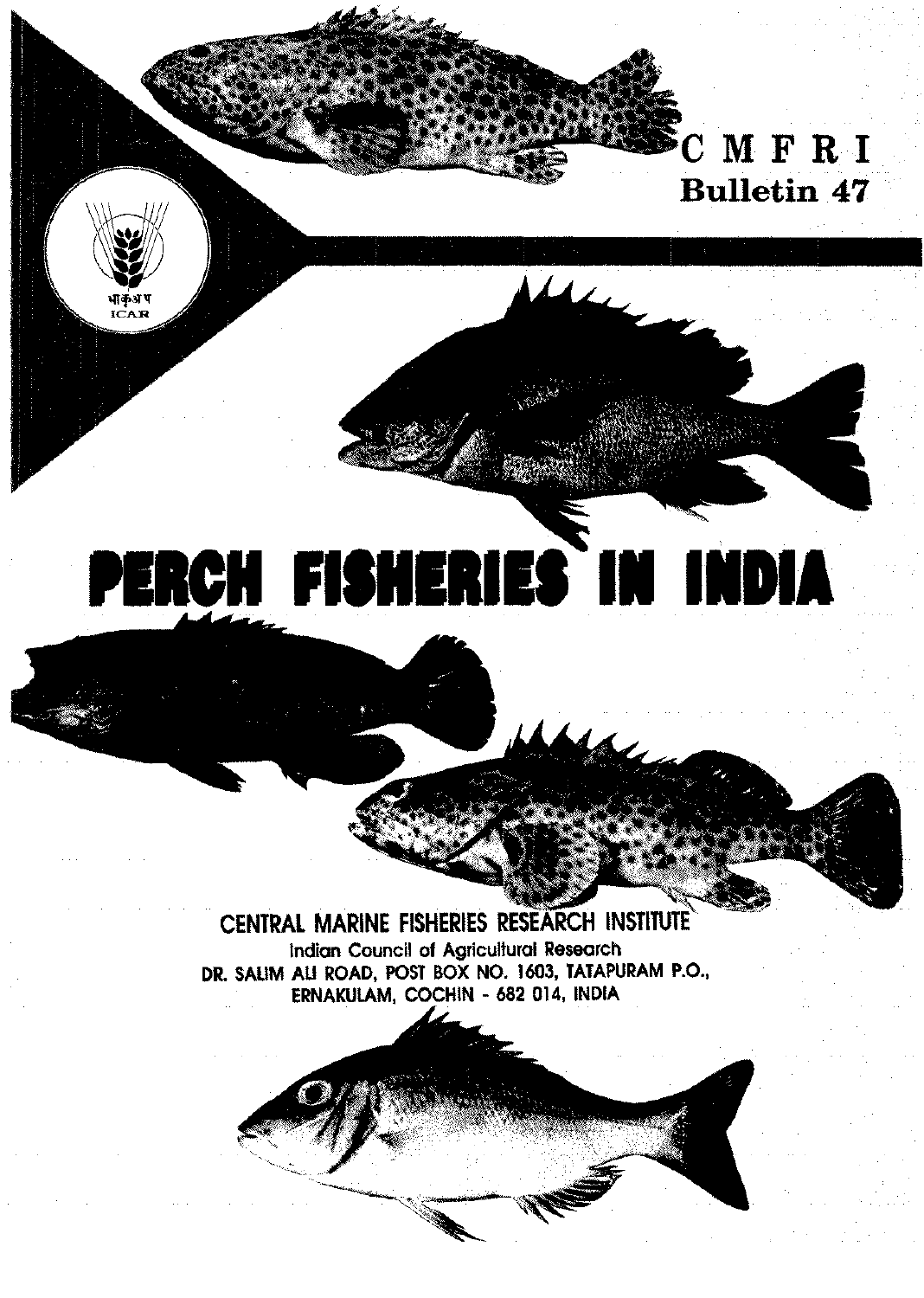### **AN APPRAISAL OF THE PERCH FISHERY AT MUTTOM AREA IN TAMIL NADU**

#### **S. LAZARUS, P. A. THOMAS AND T. A. OMANA**

*Central Marine Fisheries Research Institute, Cochin • 682 014* 

#### **ABSTRACT**

The fishery of the perch fishes at Muttom has been studied and discussed based on the data collected during 1987 and 1988. Perches form 33.3% of the local fish catch amounting to em annual average of 222 tonnes. November to April is the best season for perch fishery at Muttom with peak in January. Lethrinids, Lutjanids and Nemipterids formed respectively 64.5%, 16.4% and 13.0% of the perch landings. The remaining quantity was constituted by Serranids, Sparids and Siganids. Hooks and line contributed to 86.0% of the catch which is followed by Traps (11.2%) and Gill nets (2.8%). Distribution of sizes of important species in the fishery are given along with suggestions for improving the catch.

Muttom (77° 20' E, 08" 10' N) is one of the important fish landing centres in the southwest coast of India for artisanal fisheries (Fig. 1). The Wadge Bank known for its perch fishery is at its close proximity. Inshore region of Muttom is sandy sterwn with rocky beds. Chain of rocks found on the shore as well as on the sea bottom harbour good concentration of rock dwelling demersal fishes mainly perch fishes. Hitherto there is no exclusive account available on this group from this area. Muttom fishing village may be divided into two regions - Keezhamuttom and Melamuttom. Since perches are landded only at Melamuttom landing centre the present observations are confined to this centre only.

Catch date collected by fortnightly observations spread over two years from January 1987 to December 1988 are utilised for the present study. The term 'Perches' given in this account relates to the percoid fishes of the families Lethrinidae, Lutjanidae, Serranidae, Nemipteridae, Siganidae and Sparidae. The method of raising the sample value to catch as described by Sekharan (1965) was followed for obtaining the monthly estimates of total catch of each species and for the number of fish in each length group. Catch per unit of effort was also calculated separately following the above author.

#### **INTRODUCTON CRAFT AND GEAR**

Catamarans numbering about 200 are the main craft at Melamuttom for the perch fishery.



Fig. 1. Location of Muttom and its landing centres.

Out of this, 30 are now motorised (7 HP). Hooks and line and Traps, locally called Choonda and Koodu respectively are the main gears operated for perches here. While Traps are primarily intended to fish percoid fishes which abound in localities with hard bottom formed of rocks and corals, the Hooks and line are meant for fishing a variety of forms including perches. Handlines and longlines are the two types in use at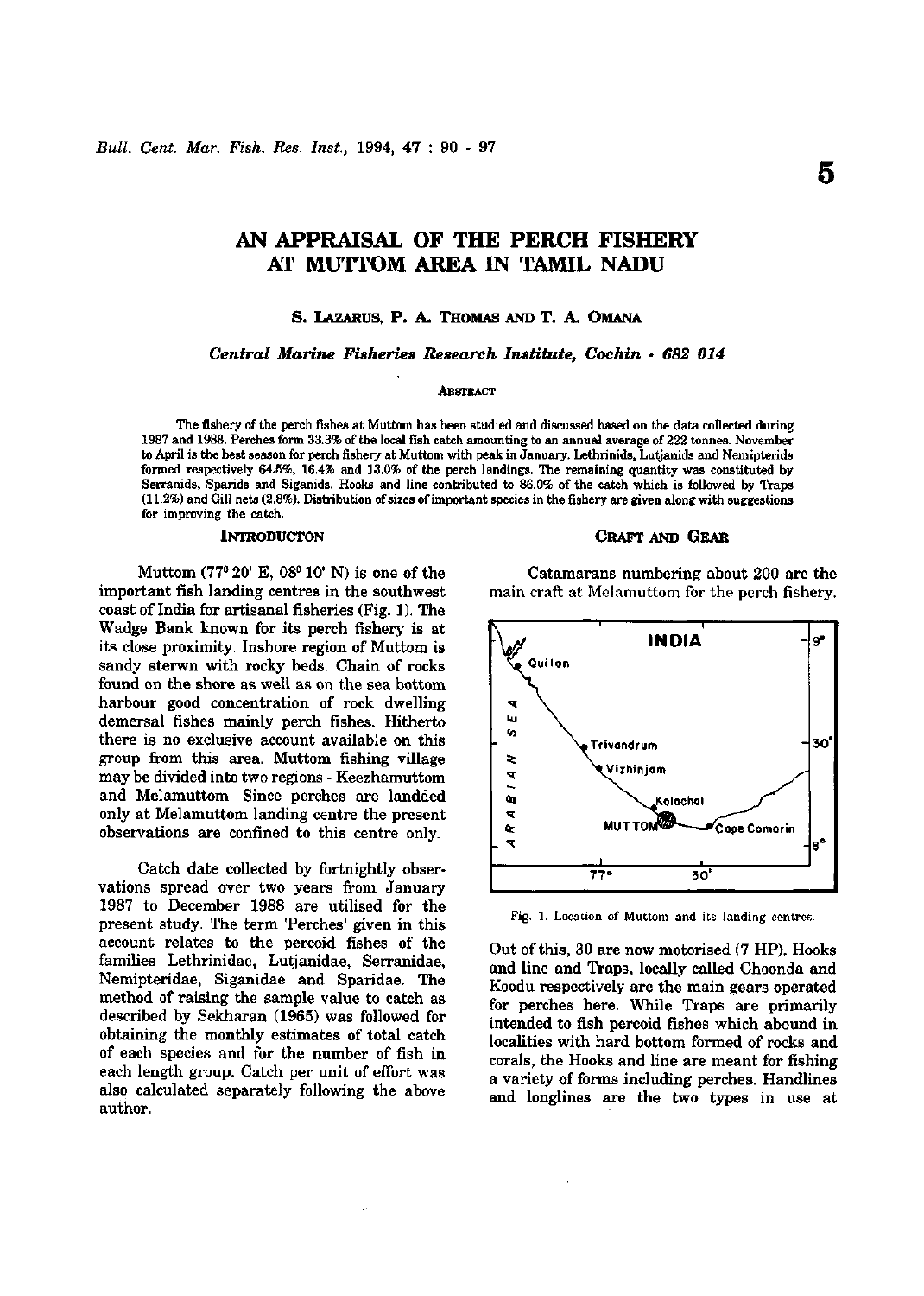Muttom. At times perches are also caught by a variety of gill nets such as Thathu vala, Podi vala, Vali vala and Disco vala.

The perch Traps that are in use in the Palk Bay and the Gulf of Mannar (Pearson, 1922; Hornell, 1950; Prabhu, 1954) have one to five entrances. But the Trap used at Muttom has only opne entrance and is made of the main rachis of wild palm locally knows as Yeenthal. For lacing the joints and the entrance funnel fiber of palmyrah leaf stalk and nylon are used. The Trap is almost rectangular in shape with a concave entrance side and a convex posterior side (Fig. 2 A and B).

kept inside as bait. The Traps are placed at the bottom of the sea at places nearer to the rocks without any floats. Every time one of the fishermen dives down with the Trap and leaves it at the bottom. Similar diving is resorted to when the catches are removed. The entraped fishes are removed in the morning. Like at Muttom, Traps are being used for perches at places like Kadiapattinam, Colachel, Kodimunai, Vaniakkudi, Kurumbanai and Enayam along this coast. Next to Muttom, Traps are more common at Kadiapattinam. Here, in addition to the above type, those made of metal frame, nylon netting and entrance funnel made of palmyrah leaf fibre also are used (Fig. 2 C and D).



Fig. 2. Perch Traps used at Muttom and Kadiapattinam : A, B = Trap used at Muttom (A = Lateral veiw, B Entrance view) and C, D = Trap used at Kadiapattinam (C = Lateral view, D = Entrance view).

The season for Trap fishing in this area is from December to April. Four to five fishermen jointly operate three to four Traps by using a Catamaran. Stone weights are kept inside at the corners of the Trap to enable it to sink easily. A bunch of brown mussel is also

#### **FISHERY**

#### *Trend of the fishery*

The annual perch landings at Muttom ranged from 78.3 t to 365.7 t during the two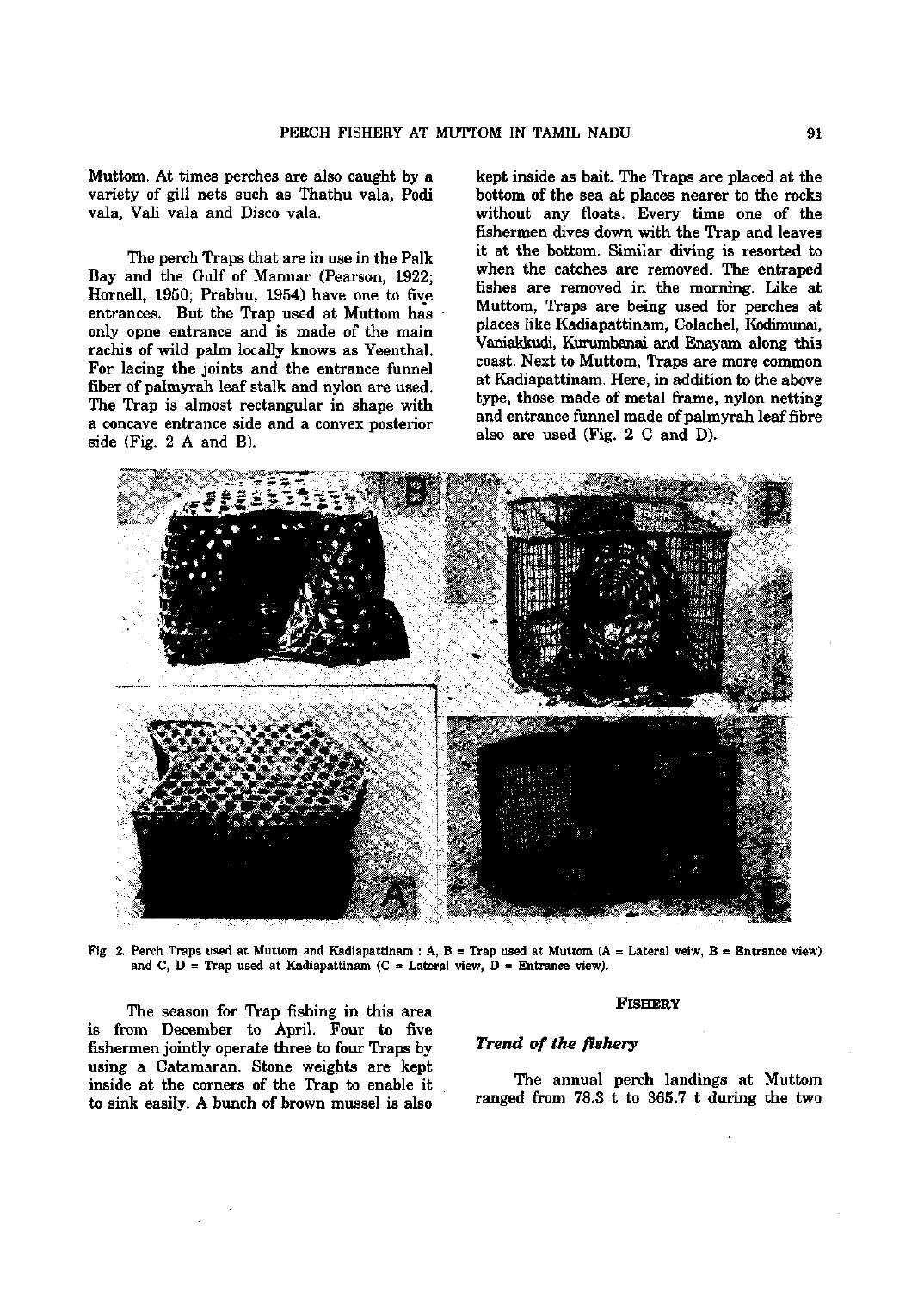years of observation with the average at 222.0 t (Fig. 3). The average monthly landings

April, when nearly 88% of the annual catch was landed. This group's representation to local

| Family       | <b>Species</b>     |                           |       |        |          |
|--------------|--------------------|---------------------------|-------|--------|----------|
|              |                    | 1987                      | 1988  | Total  | Average  |
| Lethrinidae  | L. nebulosus       | 107439                    | 28406 | 135845 | 67922.5  |
|              | L. Lentjan         | 122037                    | 21964 | 144001 | 72001.0  |
|              | L. harak           | 1750                      | 3008  | 4758   | 2379.0   |
|              | L. elongatus       | 2000                      |       | 2000   | 1000.0   |
| Lutjanidae   | L. fulvus          | 41113<br>$\gamma_{\rm s}$ | 2215  | 43328  | 21664.0  |
|              | L. bigutatus       | 22518                     |       | 21518  | 112559.0 |
|              | L. malabaricus     | 6980                      |       | 6980   | 3490.0   |
| Nemipteridae | N. bleekeri        | 45931                     | 6240  | 52171  | 26085.5  |
|              | N. japonicus       |                           | 6435  | 6435   | 3217.5   |
| Siganidae    | Siganus. sp.       | 1820                      | ٠     | 1820   | 910.0    |
| Serranidae   | Epinephelus sp.    | 14151                     | 8680  | 22831  | 11415.5  |
| Sparidae     | Rhabdosargus sarba | $\blacksquare$            | 1345  | 1345   | 672.5    |
|              |                    |                           |       |        |          |

TABLE 1. *Annual landings (kg) of different groups of perches at Muttom* 

varied between 1.0 t in August and 91.7 t in January with an overall monthly average of fisheries touched a lower level of 0.7% during August in the lean season and 41.3% during



Fig. 3. Monthly landings of perches at Muttom during 1987 and 1988.

18.5 t. Landings higher than this monthly average were obtained during November to January in the peak season (Fig. 4). In general it amoimts to 33.3% of the local fish catch at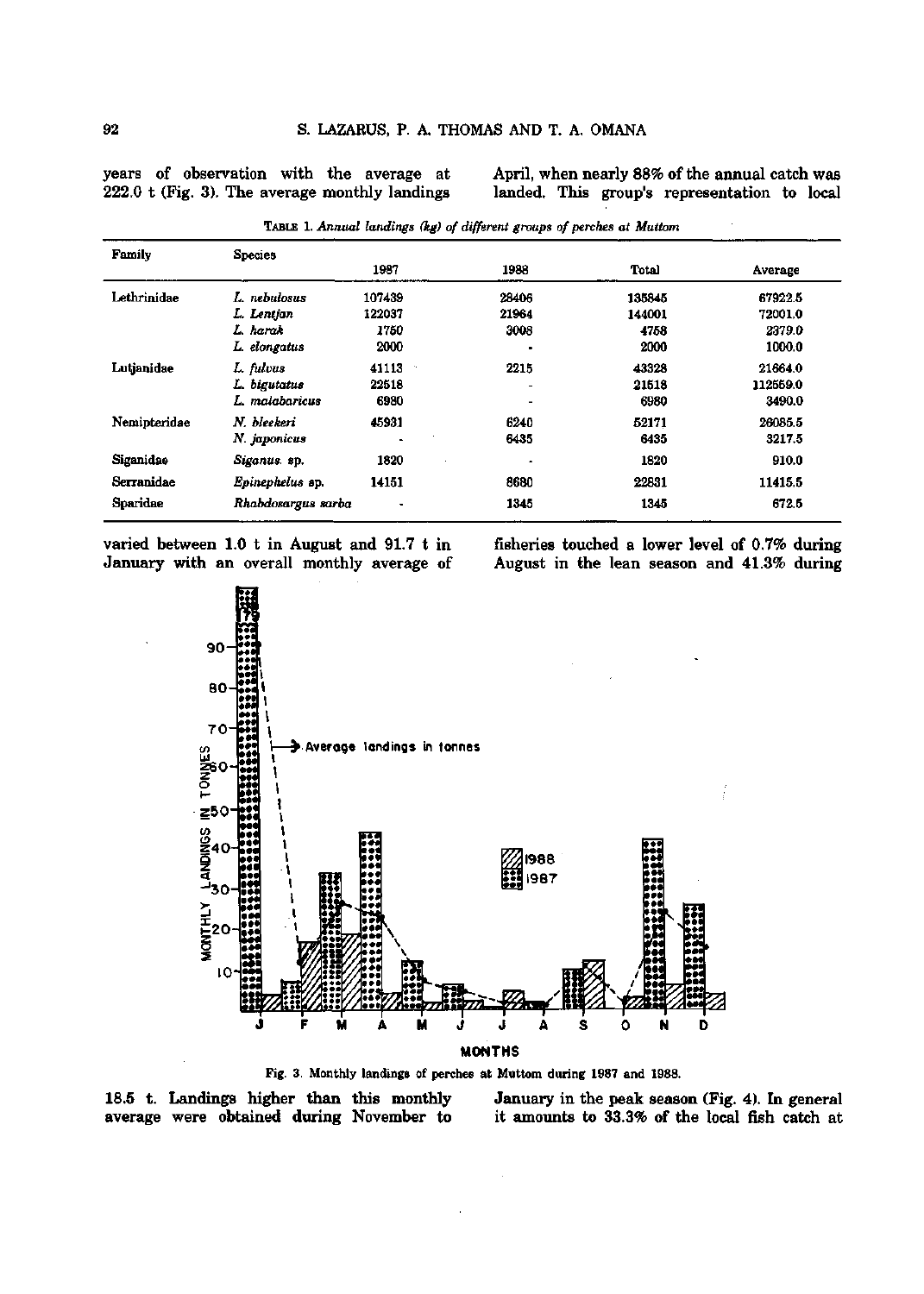Muttom (Fig. 5 A). The highest landings of all fish as well as perches noted during January for perches with best returns in January at the Muttom area. However, the general fishery



Fig. 4. Average monthly landings of perches and other fishes at Muttom.

was due to the highest number (8100) of Hooks and line units operated during January 1987. extended throughout the year with two peaks, one in January fetching 20.2% of the annual



Fig. 5. A. Percentage of perches in the local landings at Muttom, B. Different groups of perches forming the fishery at Muttom (LU = Lutjanids, NE = Nemipterids, SE = Seranids, SF = Spanids, SI = Siganids, LE = Lethrinids

From the foregoing trend it may be stated that November to April represents the main season catch and the other in August amounting to 15.2% of the annual catch (Fig. 4).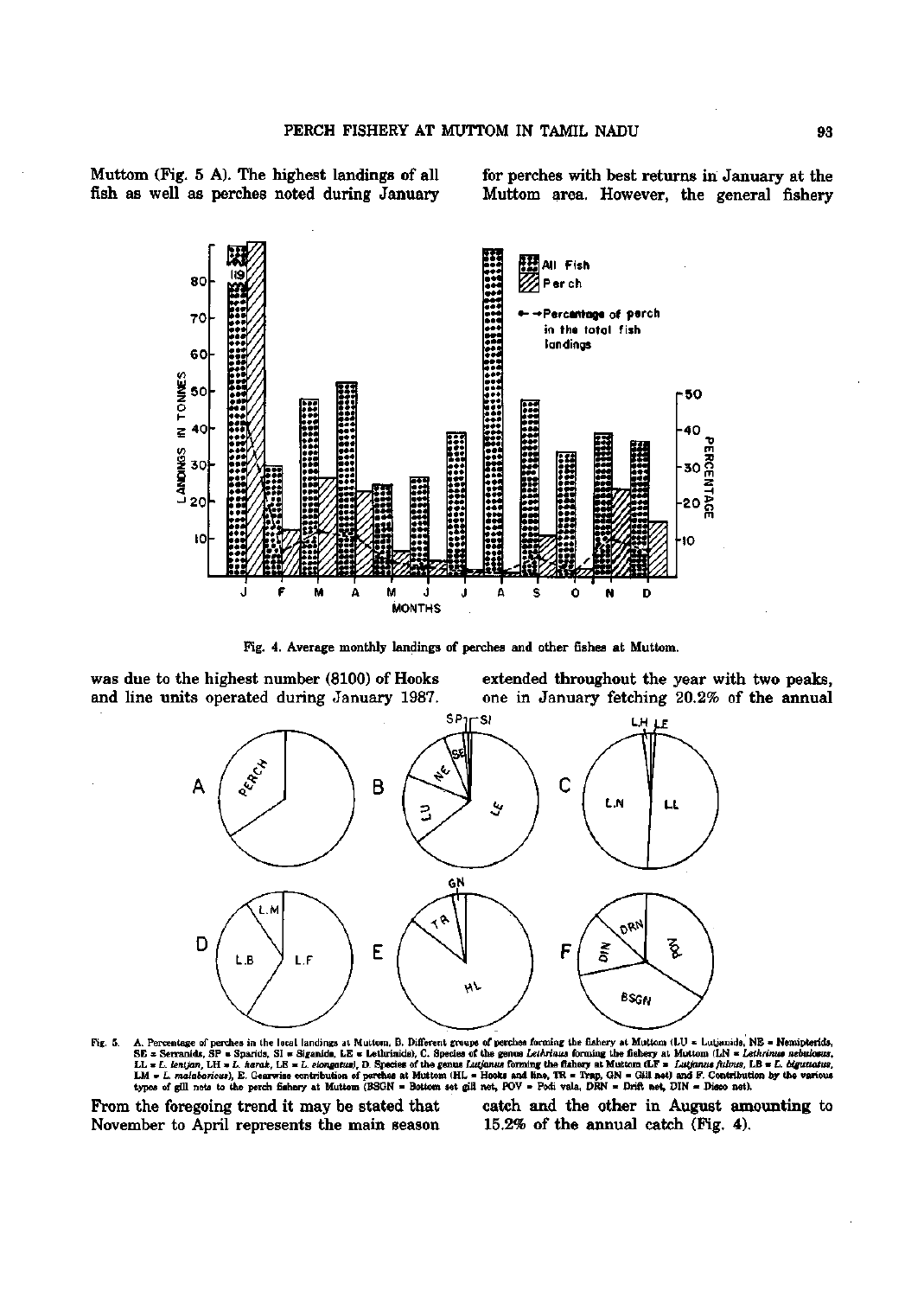#### *Species composition*

Fishes of the families Lethrinidae, Lutjanidae, Nemipteridae, Serranidae, Sparidae and Siganidae formed the perch fishery at Muttom forming respectively 64.45%, 16.39%, 13.00 %, 5.14%, 0.61%, 0.41% of the total catch (Fig. 5 B). The annual landings of different species of perches are given in Table 1. Lethrinids ranked first among perches landed at Muttom. Bulk of Lethrinid catch was constituted by two species namely *Lethrinus lentjan* (50.2%) and *L. nebulosus* (47.4%). The other two species *L. harak* and *L. elongatus* formed respectively 1.7% and 0.7% of the catch (Fig. 5 C). The fishery for L. *lentjan* started by November and lasted upto June/July with a peak during January to April forming about 79% of the annual catch. Annual landings ranged between 22.0 t and 122.0 t with the average at 72.0 t. *L. nebulosus* appeared in the landings almost throughout the year except during August and October with a peak during November to April accounting to 90% of the total annual catch (Fig. 5 C). Annual landings for these two years ranged from 28.4 t 107.4 t with the average at 67.9 t. Unlike the case of other two species the fishery for *L. harak* and L. *elongatus* lasted only for a shorter period : November to March for the former and November for the latter species contributing respectively 2.4 t and 1.0 t annually.

Three species of Lutjanids *viz. Lutjanus fulvus, L. biguttatus* and *L. malabaricus* contributed to the fishery. First one formed 59.5% while the other two formed respectively 30.9% and 9.6% of the Lutjanid catch (Fig. 5 D). Only *L. fulvus* under this group has a fishery of appre- ciable magnitude and its annual catch ranged between  $2.2$  t and  $41.1$  t with an average at 21.7 t. Fishery started by November and lasted upto July with peak in January accounting to 74% of the total annual catch. *Lutjanus biguttatus* and *L. malabaricus* recorded respectively a total of 11.3 t and 3.5 t annualy forming a fishery during December - January period.

*Nemipterus bleekeri* and *N. japonicus* with a percentage composition of 89.0 and 11.0 were the two species recorded under Nemipterids from Muttom and their contribution could be estimated at 26.0 t and 3.2 t respectively. *N. bleekeri* has two fishery seasons at Muttom, one from November to June and the other in September, while for *N. japonicus* there is only one season lasting for two months from September.

Serranids form the next important group with annual average landings of 11.4 t accounting to 5.1% of the total perch catch. *Epinephelus septemfasciatus* (50.0%), *E. malabaricus* (35.0%) and *E. tauvina* (15.0%) were the three species forming the perch fishery at Muttom. These fishes landed from April to December with fairly good quantities during April (20.5%) and November (22.0%).

Fishes of the families Sparidae and Siganidae were encountered rarely in the fishery and they accounted for about 0.6% and 0.4% respectively of the total perch catch. Siganids occurred during September and Sparids in January to March period.

#### *Geanvise production*

As mentioned already three main types of gears are in vogue at Muttom to exploit the perch resources. They are Hooks and line, Trap and Gill nets. Hooks and lines (Longline and Handline) contribute to the bulk (86.0%) of the total landings (Fig. 5 E) followed by Trap (11.2%) and Gill net (2.8%). Out of the total Gill net catch the Thathu vala and Podi vala have the major share, each contributing 38.0% and 33.8% respectively of the total (Fig. 5 F). The remaining quantity was shared by Disco vala (15.1%) and Vali vala (13.1%).

TABLE 2. *Annual average CPUE (kg) of perch at Muttom by the different gears* 

| Gear                  | CPUE (kg) |  |  |  |  |
|-----------------------|-----------|--|--|--|--|
| Hooks and line        | 10.4      |  |  |  |  |
| Trap                  | 12.9      |  |  |  |  |
| Disco net             | 2.0       |  |  |  |  |
| Thathu vala           | 0.6       |  |  |  |  |
| Gill net<br>Vali vala | 0.9       |  |  |  |  |
| Podi vala             | 10.8      |  |  |  |  |
|                       |           |  |  |  |  |

Hooks and line was in operation in both the years of study. Annual effort ranged from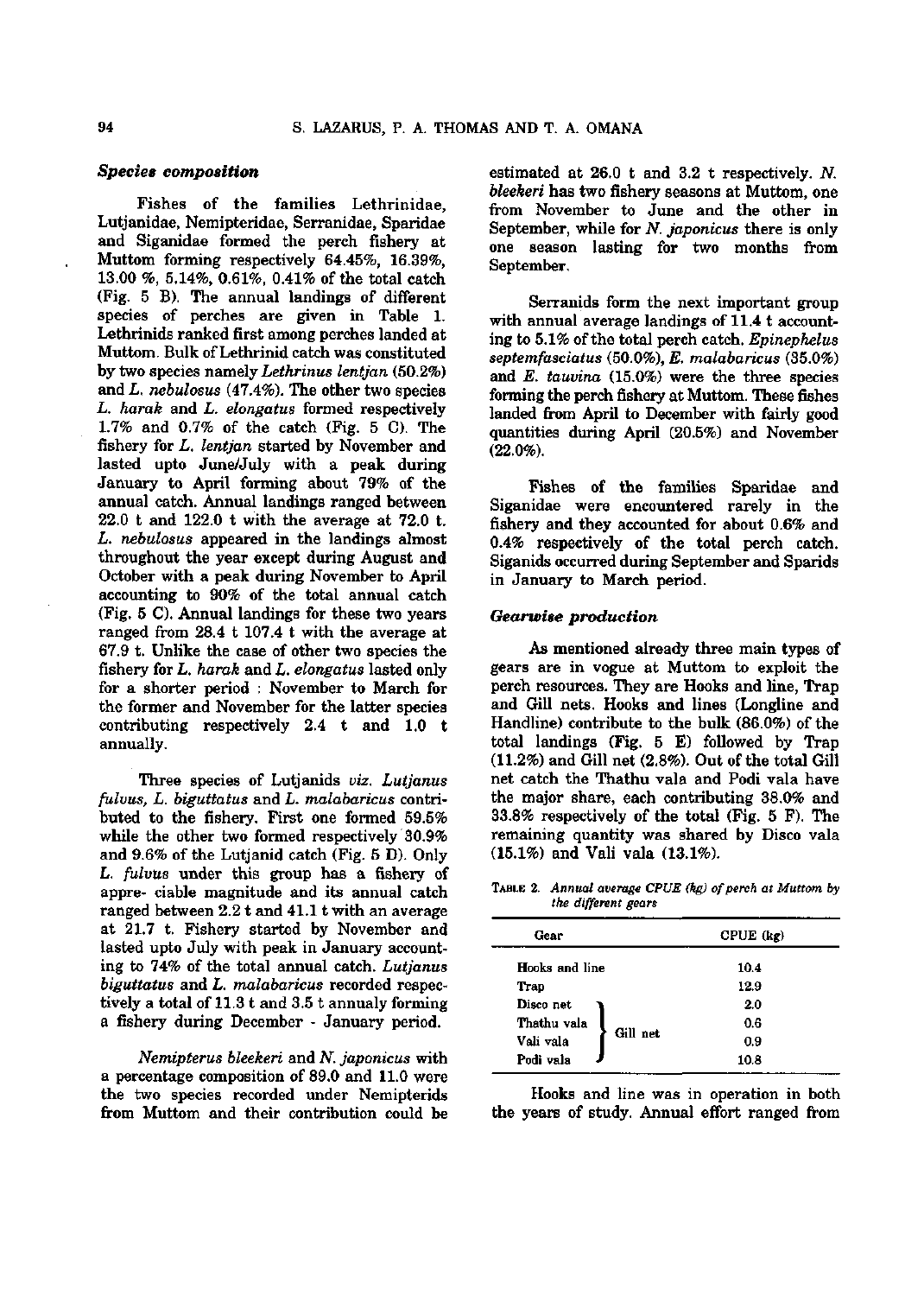

31,592 units in 1988 to 33,715 units in 1987 with the average at 32,654 units. Total catch ranged vogue throughout the year, but is more intense during November to May period. Almost all

Fig. 6. Length frequency distribution of different species of perches (A = *Lethrinus lentjan,* B = *Lutjanus fulvus* and C. *Lethrinus nebulosus).* 

from 59.8 t in 1988 to 349.7 t in 1987 with the average at 204. 7 t. The annual catch per unit of effort varied from 1.9 kg in 1988 to 10.4 kg in 1987 (Table 2). Fishing by this gear is in

groups of perches are landed by this gear.

An estimated total of 273 Trap units were operated during 1987 and 1306 during 1988 and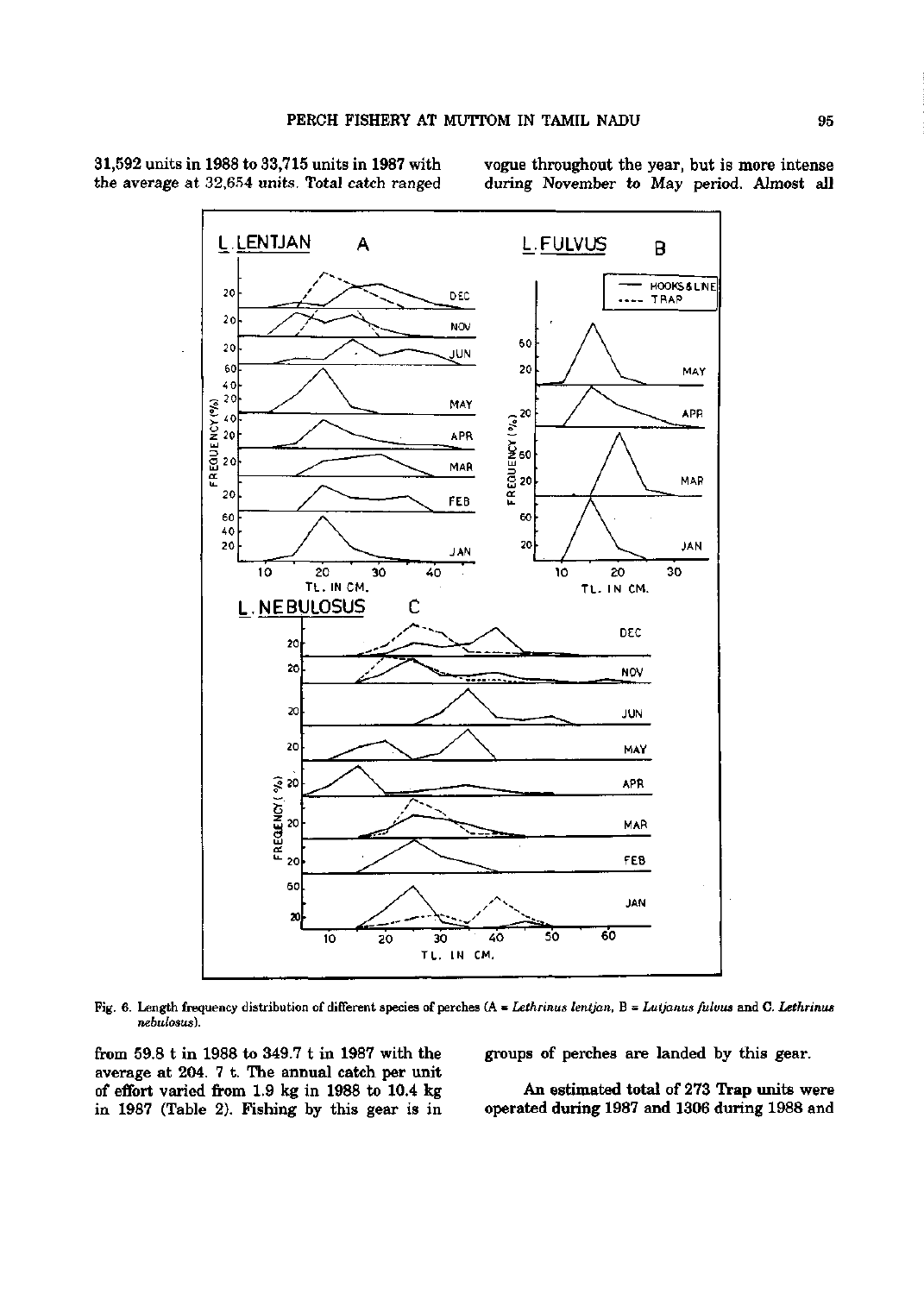they brought respectively 2.6 t and 16.9 t of perch at the rate of 9.6 kg and 12.9 kg per Trap respectively. This gear is operated for five months from November every year. Medium sized *Lethrinus nebulosus* and *L. lentjan* were the two main species caught by this gear. Occassionally small sized *Lethrinus harak* and *Lutjanus fulvus* were also landed in lesser quantities. It is mainly a selecitve gear and fish between 20 and 45 cm size were only caught.

Among gill nets only the bottom set ones (Thathu vala) were operated in both years of observation and they contributed 594 kg during 1987 (C/E 0.5 kg) and 1612 kg during 1988 (C/E 0.6 kg). The period of their operation was between May and July. Other types of gill nets such as *Disco vala, Podi vala* and *Vali vala* were operated only during 1987 and they brought respectively 3120 kg (C/E 2.0 kg), 2705 kg (C/E 0.9 kg) and 7020 kg (C/E 10.8 kg) of perches. These nets were operated from June to September months.

#### **SIZE DISTRIBUTION OF IMPORTANT SPECIES**

*Lethrinus nehuloses :* Fish landed by Traps had a narrow size range, normally from 20 cm to 45 cm with modes at 30 cm and 40 cm during January, at 25 cm during March, at 20 cm during November and at 25 cm during December. But in Hooks and line wider size ranges  $(from 10 cm to 60 cm) with two modes in most$ of the months were found (Fig. 6 C). The smaller size range observed for the Trap catches was due to the small size of the Trap opening.

*Lethrinus lenljan :* When compared to *L. nebulosus* only smaller specimens of this species dominated the catch by hooks and line at Muttom. The size ranged form 15 to 40 cm with modes at 20 cm during January, February, April and May. During March and December the prominant mode was found at 30 cm size guoup. During June and November, the distribution was bimodal (Fig. 6 A) with a common mode at 25 cm size group. The other modes were at 35 cm during June and 15 cm during November. This species caught by traps ranged in size from 20 to 30 cm with mode at 20 cm.

*Lutjanus fulvus :* Normally fish *icom* 10 to 30 cm sizes occurred in the catches (mainly by Hooks and lines) with prominant mode either at 15 cm size group or at 20 cm size group (Fig. **6 B).** 

#### **MARKETING AND UTILIZATION**

Perches are usually auctioned at Muttom on the beach itself soon after landing. They are transported to nearby markets by headloads and to interior markets by bicycles, buses and trucks. Transport buses specially designed to lift fresh fish to Nagercoil market are also in operation now. Quantities exceeding the local demand are iced and sent to distant markets in Kerala. Recently because of their good export demand, they are being weighed in the beach itself and sold to merchants on pre-fixed rate just like that for shellfish and cuttlefish. The rate varies from Rs.12 to Rs.18 per kg depending upon demand as well as quality of the fish. Fish caught by traps fetch higher rate than that caught by other gears. Frozen perches are exported to foreign countries.

#### **REMARKS**

There is vast scope for improving the perch fishery at Muttom. Now mostly non-motorised Catamarans are empolyed to exploit this resource. If outboard motors are provided to the Catamarans, they can cover distant beds and thereby catches could be increased. Motorisation of Catamaran was first introduced at Muttom on a trial basis in the sixties by the Indo-Belgium Project (Pelzer, 1971), but that did not attract the fishermen much, because there was no facility for repair or for replacement of parts (Lazarus and Joel, 1979). Now the situation has changed and these facilities are available in all important fishing centres, and the fishermen have developed a liking towards motorising the Catamaran because of its many advantages. An important point in favour of motorization is that it almost eliminates the physical strain of rowing and increases leisure time so that the fishermen will have better health and social life. With the introduction of outboard motors the younger generation in Kerala has showed an enthusiastic inclination towards the fishing profession (Balan *et al.,* 1989).

Attempts should also be made to exploit the vast Kalava resource available in the Wadge Bank area from Muttom by introducing Dorry